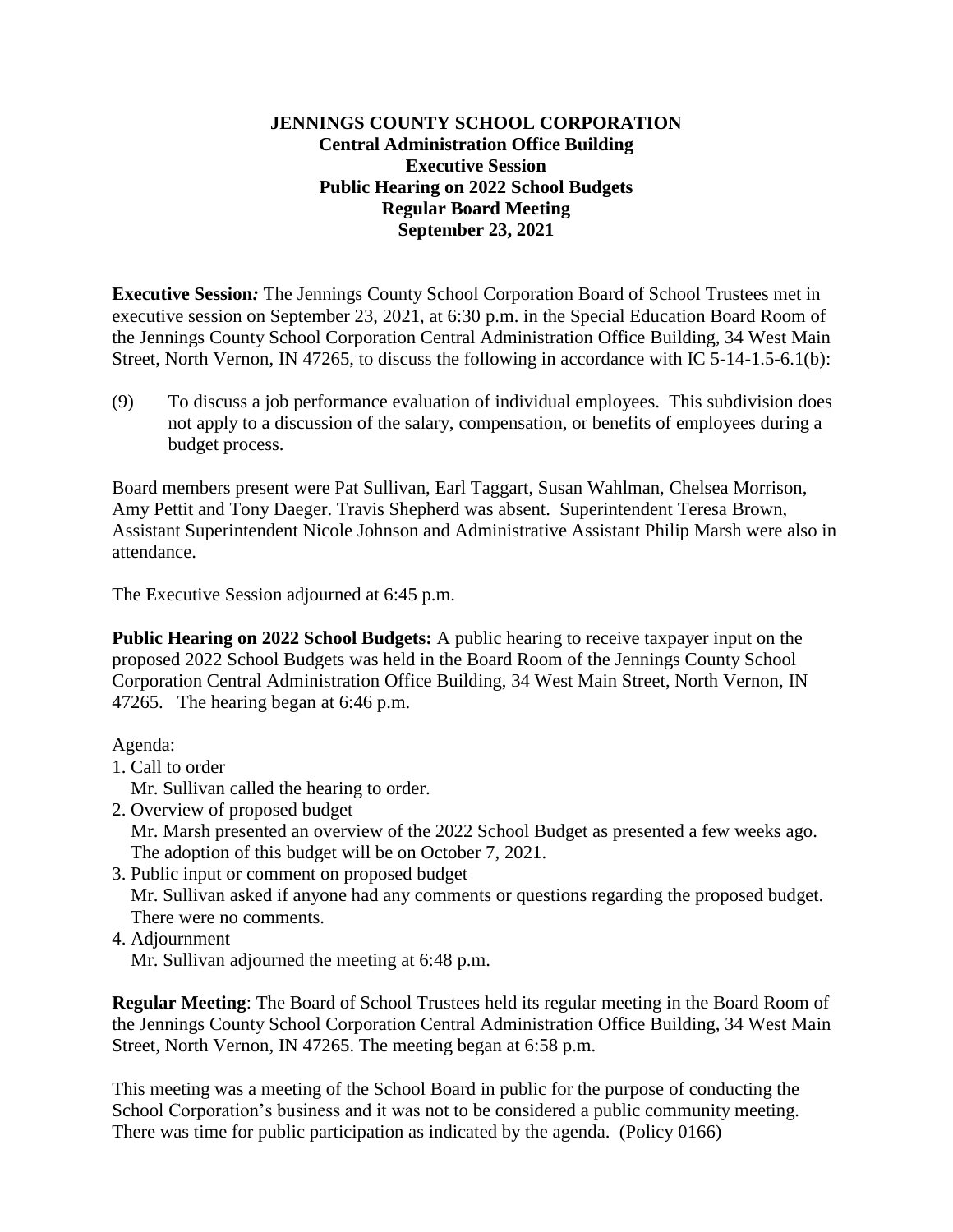Consent Agenda Items: The following items were provided to the Board for their review and approval. If any Board Member had a concern about an item, he/she would have requested that the item(s) be removed from this grouping to be voted upon individually.

The following consent agenda items were presented for approval without discussion:

- III. Minutes;
- VIA2. Field Trips;
- VIB1. Professional Staff: Leaves;
- VIB2. Professional Staff: Resignations, Retirements;
- VIB4. Conference Requests;
- VIC1. Support Staff: Leaves;
- VIC2. Support Staff: Resignations, Retirements;
- VIC4. Conference Requests;
- VII. Claims;

Information Items: These items were given to the Board to review. If a Board Member wished to discuss any of these items; he/she would have indicated that the item(s) be removed from the grouping for discussion during the meeting.

The following information items were shared with the Board:

VIIIA1. North Vernon Redevelopment Commission Minutes 6/21/2021.

VIIIA2. North Vernon Redevelopment Commission Minutes 7/19/2021.

VIIIA3. North Vernon Redevelopment Commission Minutes 8/16/2021.

VIIIA4. Essential Service Committee Meeting Minutes 8/17/2021.

#### **Agenda**

I. Pledge

The President opened the meeting with the Pledge of Allegiance.

II. Consent Agenda Items

Mr. Taggart made a motion to approve the consent agenda items. Mrs. Pettit seconded the motion. 6 yes, 0 no. Approved.

- III. Minutes of the Executive Session and the Regular Board Meeting of September 9, 2021. The minutes were approved without discussion as a consent agenda item.
- IV. Community Non-Agenda Items

The President asked if anyone would like to speak on an item not on the agenda. There were no comments.

- V. Old Business
	- A. NEOLA, Approval
		- 1. NEOLA Policy 1220, Employment of the Superintendent, Second Reading.
		- 2. New Business NEOLA Policy 2240, Controversial Issues, Second Reading.
		- 3. NEOLA Policy 2260.01, Section 504/ADA Prohibition Against Discrimination Based on Disability, Second Reading.
		- 4. NEOLA Policy 2266, Nondiscrimination on the Basis of Sex in Education Programs or Activities, Second Reading.
		- 5. NEOLA Policy 3120, Employment of Professional Staff, Second Reading.
		- 6. NEOLA Policy 4120, Employment of Support Staff, Second Reading.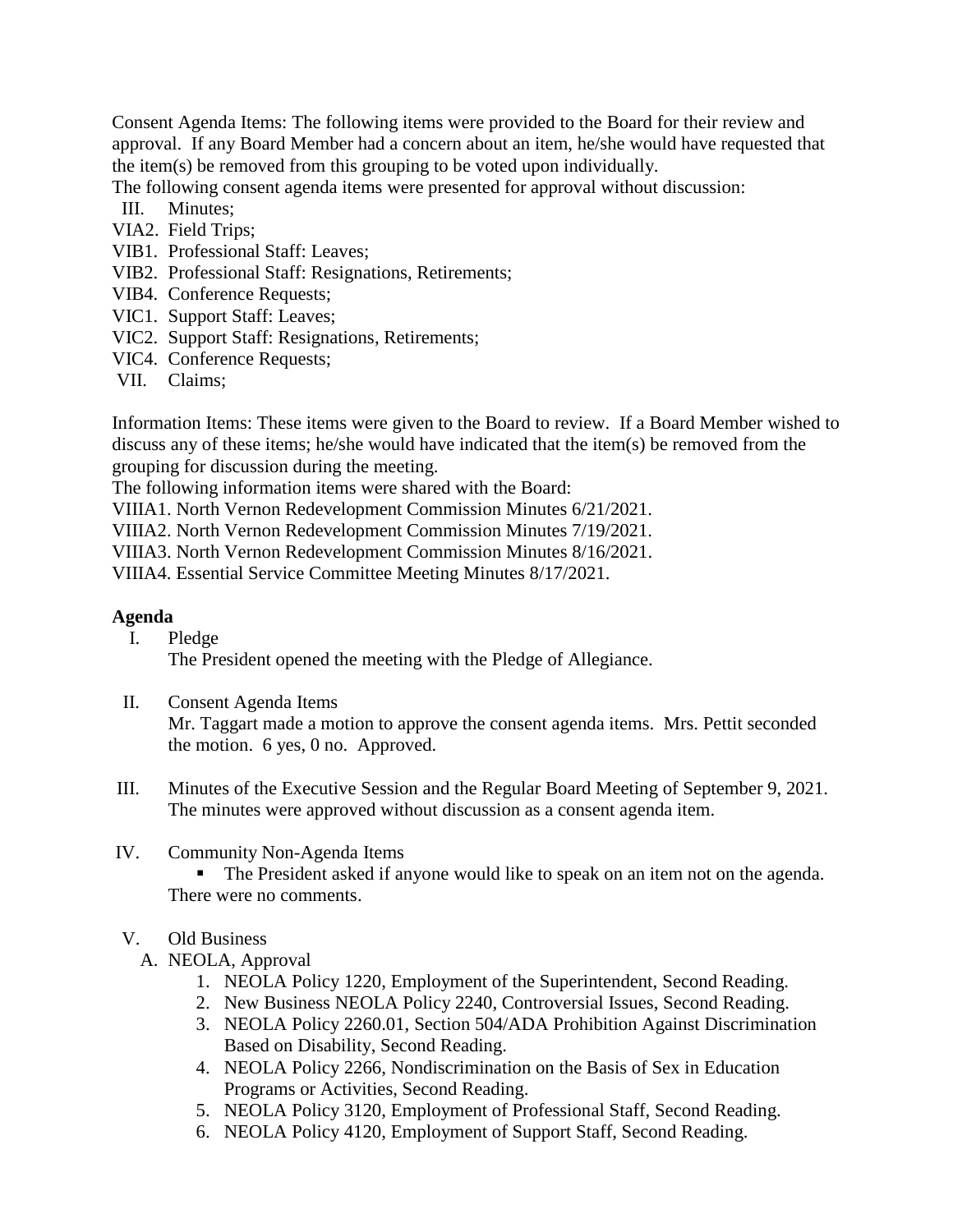- 7. NEOLA Policy 4425, Nursing Mothers, Second Reading.
- 8. NEOLA Policy 4430, Leaves of Absence, Second Reading.

Mr. Sullivan stated that we'll take the above NEOLA Policies as a group.

Mrs. Wahlman made a motion to approve the above policies. Mr. Daeger seconded the motion. 6 yes, 0 no. Approved.

## VI. New Business

- A. Programs (Policy 2000)
	- 1. ICTQ Rural Implementation Grant, Update

Mr. Ebinger stated that this was the grant we received last spring from IU/IDOE. Mr. Ebinger and Mrs. Sullivan showed a power point on an overview update of our timeline and work plan for the ICTQ Rural Implementation Grant.

2. Field Trips

None at this time.

- B. Professional Staff (Policy 3000)
	- 1. Leaves

None at this time.

- 2. Resignations/Retirements
	- Sara Lauderbaugh, SCE Behavior Support Specialist, resignation effective 9/24/2021.

The above resignation was approved without discussion as a consent agenda item.

- 3. Recommendations
	- Victoria Dobbs, JCMS ED Consult, \$39,000 yr., effective  $9/24/2021$ .
	- Brooke Plummer, JCHS English Teacher, \$39,000 yr., effective 10/18/2021.

Mr. Daeger made a motion to approve the above recommendations. Ms. Morrison seconded the motion. 6 yes, 0 no. Approved.

- 4. Conference Requests
	- Leonard Collett, IASP Principal's Conference, Indianapolis, IN., 11/21 11/23/2021.
	- Mary Driver & Kelli Gambrel, ISCA Conference, Indianapolis, IN., 11/11 & 11/12/2021.
	- Tina Povaleri, ISCA, ISCA Conference, Indianapolis, IN., 11/11 & 11/12/2021.
	- Ashley Sedam, ISCA Conference, Indianapolis, IN., 11/11 & 11/12/2021.
	- Jennifer Posey, ISCA Conference, Indianapolis, IN., 11/11 & 11/12/2021.
- These conferences were approved without discussion as a consent agenda item.
- C. Support Staff (Policy 4000)
	- 1. Leaves

None at this time.

- 2. Resignations/Retirements
	- Jerianne Bateman, JCHS Para Pro, resignation effective 8/19/2021.
	- Linda Minger, JCHS Custodian, resignation effective 9/16/2021.
	- **Mandy Pike, JCHS Para Pro, resignation effective 9/24/2021.**
	- Aron Spencer, JCHS Custodian, resignation effective  $9/3/2021$ .
	- Steve Wainscott, NVE Custodian, resignation effective 9/24/2021.
	- Cheryl Yeager, SCE Para Pro, resignation effective 9/10/2021.

These resignations were approved without discussion as a consent agenda item.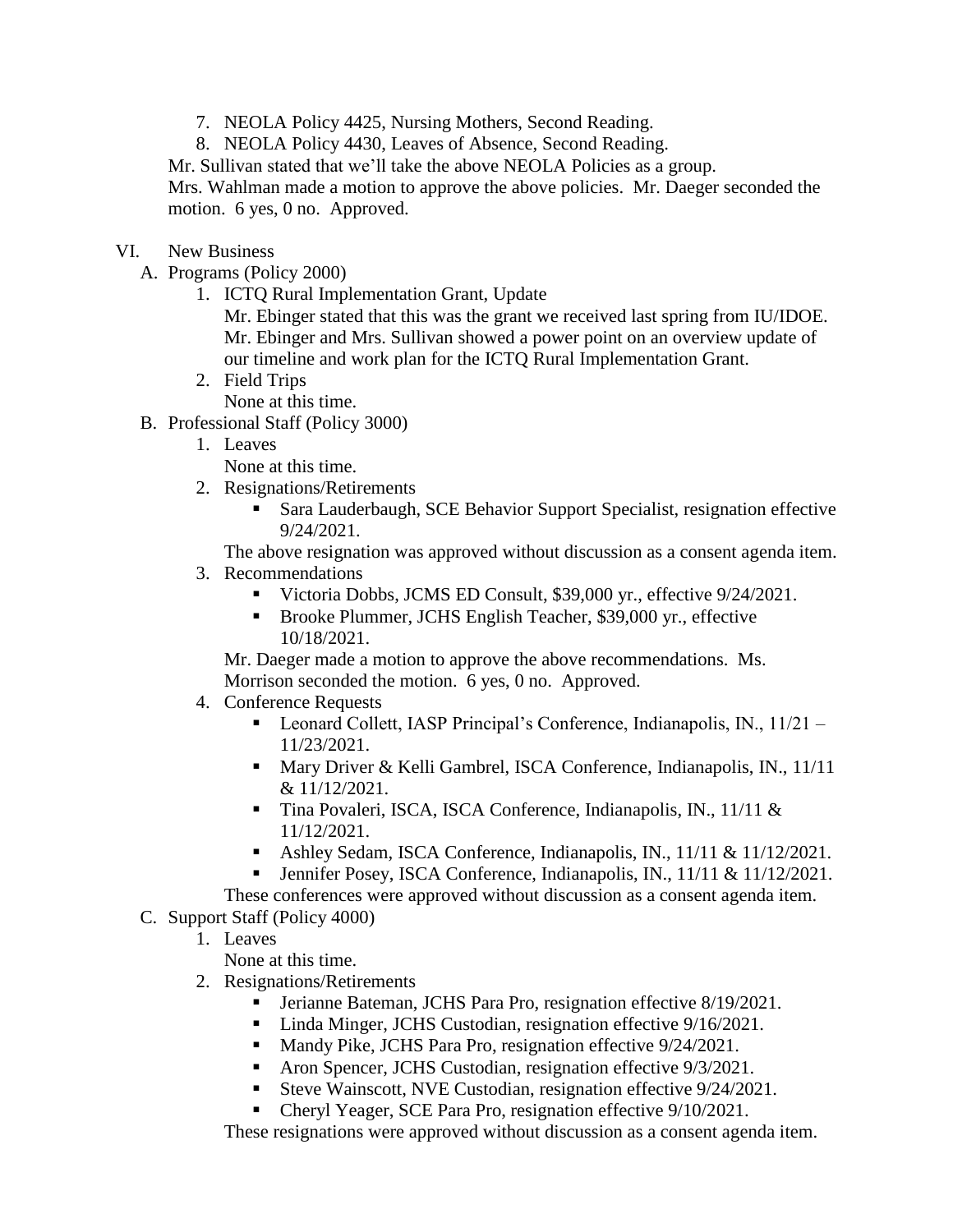- 3. Recommendations
	- Kara Allen, Food Service Full Time Floater, \$11.25 hr. x 7 hrs. day, effective 10/4/2021.
	- Hannah Nugent, JCMS Cook, \$11.25 hr. x 7 hrs. day, effective 9/20/2021.
	- Sara Ray, JCEC HiSET Test Proctor, new effective date of  $9/20/2021$ .
	- Chelsie Sharp, 6 hours to 8-hour Bus Driver, \$112.00 day, effective 8/9/2021.
	- Missy Vance, JCMS Interim Head Custodian, \$1.50 hr. more per hour for the following additional weeks of coverage, 8/30-9/3 and 9/6-9/10/2021.
	- Frances Kay Ward, GCE Para Pro, \$11.25 hr. x 7 hrs. day, effective 9/23/2021.

Mr. Taggart made a motion to approve the above recommendations. Ms. Morrison seconded the motion. 6 yes, 0 no. Approved.

- 4. Conference Requests None at this time.
- D. Finances (Policy 6000)
	- 1. Donations, Approval
		- Jackson County Bank, \$1,000 to BCE for student snacks.
		- Teresa Luedeman and Family, Park Bench (\$125.00) in memory of Jerry Luedeman to Hayden Elementary.
		- Hayden United Methodist Church, \$500 to NVE Students in need.
		- Hayden United Methodist Church, \$500 to Scipio Elementary Students in need.
		- Hayden United Methodist Church, \$500 to JCHS Students in need.
		- NVIC, \$1,125 to the HOPE Food Program.

Mrs. Pettit made a motion to approve the above donations. Ms. Morrison seconded the motion. 6 yes, 0 no. Approved.

2. CPF Plan (Capital Projects Finance), Presentation Mr. Marsh gave an overview of the CPF Plan and is asking the board for permission to advertise.

Mrs. Pettit made a motion to approve permission to advertise. Mrs. Wahlman seconded the motion. 6 yes, 0 no. Approved.

- E. Property (Policy 7000)
	- 1. *Attachment -* Resolution for Disposal of Addition Surplus Property, Approval Mr. Herr stated that this resolution is for disposal of additional surplus property, for the surplus auction on October 6, 2021, and is asking the board for approval. Mr. Earl made a motion to approve the above resolution. Mrs. Pettit seconded the motion. 6 yes, 0 no. Approved.
- F. Operations (Policy 8000)
	- 1. Bus Replacement Plan 2022, Presentation

Mr. Marsh reviewed the 2022 Bus Replacement Plan, with the public hearing being on 10/7/2021 and adoption on 10/28/2021. Mr. Marsh is asking for permission to advertise.

Mrs. Pettit made a motion to approve permission to advertise. Ms. Morrison seconded the motion. 6 yes 0 no. Approved.